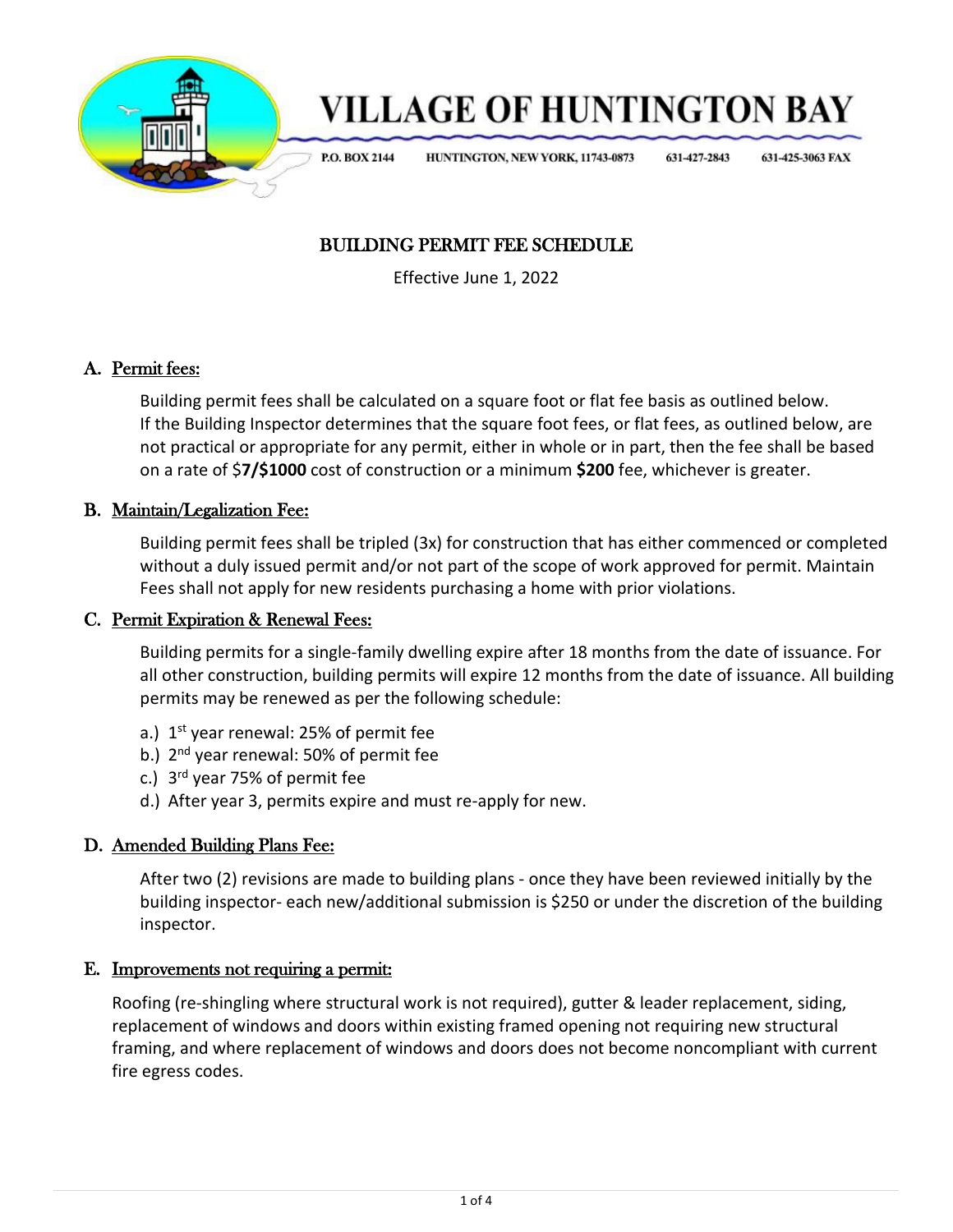#### F. New Dwellings, Additions & Alterations: \$250 minimum for any item not listed below

1. **New Dwellings:** \$2.50 p/sf of the gross floor area.

(includes driveway, sanitary system, storm drainage, plumbing, HVAC, all exterior finishes, finished basements, front entry portico up to 100 sf., elevators, fireplaces, exterior basement entry stair, balconies, egress wells and all entry stoops)

- 2. Additions: \$2.50 p/sf of the 1<sup>st</sup> & 2<sup>nd</sup> gross floor area. (includes sanitary system, storm drainage, all exterior finishes, egress wells, and all entry stoops)
- 3. **New Dwellings & Additions on existing foundation:** \$2.00 p/sf.
- 4. **Structural roof framing for existing structures:** \$1.00 p/sf, \$250 min.
- 5. **Front Entry Portico:** \$300
- 6. **Open Porches:** \$0.75 p/sf, \$250 min.
- 7. **Roofed Porches:** \$1.00 p/sf, \$250 min.
- 8. **Screened Porches:** \$1.00 p/sf., \$250 min.
- 9. **Finished Basement:** \$.75 p/sf.
- 10. **Interior alterations:** \$.75 p/sf (new add)
- G. Accessory Structures: \$250 minimum for any item not listed below
	- 1. **Detached Garage, Cabana or Cottage:** \$1.75 p/sf (includes drainage, sanitary system, storm drainage, all exterior finishes, and exterior basement entry stair)
	- 2. **Roofed Pavilion up to 200 sf:** \$150 (includes portable metal framed pavilions)
	- 3. **Roofed Pavilion greater than 200 sf:** \$1.50 p/sf
	- 4. **Greenhouse:** \$1.00 p/sf
	- 5. **Storage shed, playhouse up to 200 sf:** \$100.00
	- 6. **Storage shed, playhouse or barn greater than 200 sf:** \$1.50 p/sf and requires a foundation.
	- 7. **Pool:** \$1,500 (includes storm drainage, filter equipment, pool heater, pool fencing and "attached" spa) This is a new item we did not have.
	- 8. **Masonry Spa/Hot Tub:** \$250 (if filed as single application & independent of pool)
	- 9. **Gazebo/Trellis:** 100-200 sf \$100, > 200 sf, \$1.50 p/sf
	- 10. **Portable Spa/Hot Tub:** \$200
	- 11. **Waterfalls < 100 sf:** \$150
	- 12. **Waterfalls > 100 sf:** \$250
	- 13. **Ponds:** \$300
	- 14. **Tennis/Basketball Court:** \$750 (includes court fencing & drainage)
	- 15. **Bocce Court or similar type courts:** \$375 (includes drainage)
	- 16. **Outdoor Masonry Fireplace:** \$200
	- 17. **Outdoor BBQ Kiosk/Kitchenette:** \$250 (requires plumbing permit for gas BBQ)
	- 18. **Outdoor Masonry or Pre-fab Firepit:** \$200 (includes gas line)
	- 19. **Decks:** \$0.75 p/sf, \$200 min.
	- 20. **Fencing (greater than 6ft. in height):** \$100
	- 21. **Masonry patios & walkways:** \$0.50 p/sf, \$200 min.
	- 22. **Retaining walls/dry stack/wood/concrete:** \$.75 p/ face sf, \$200 min.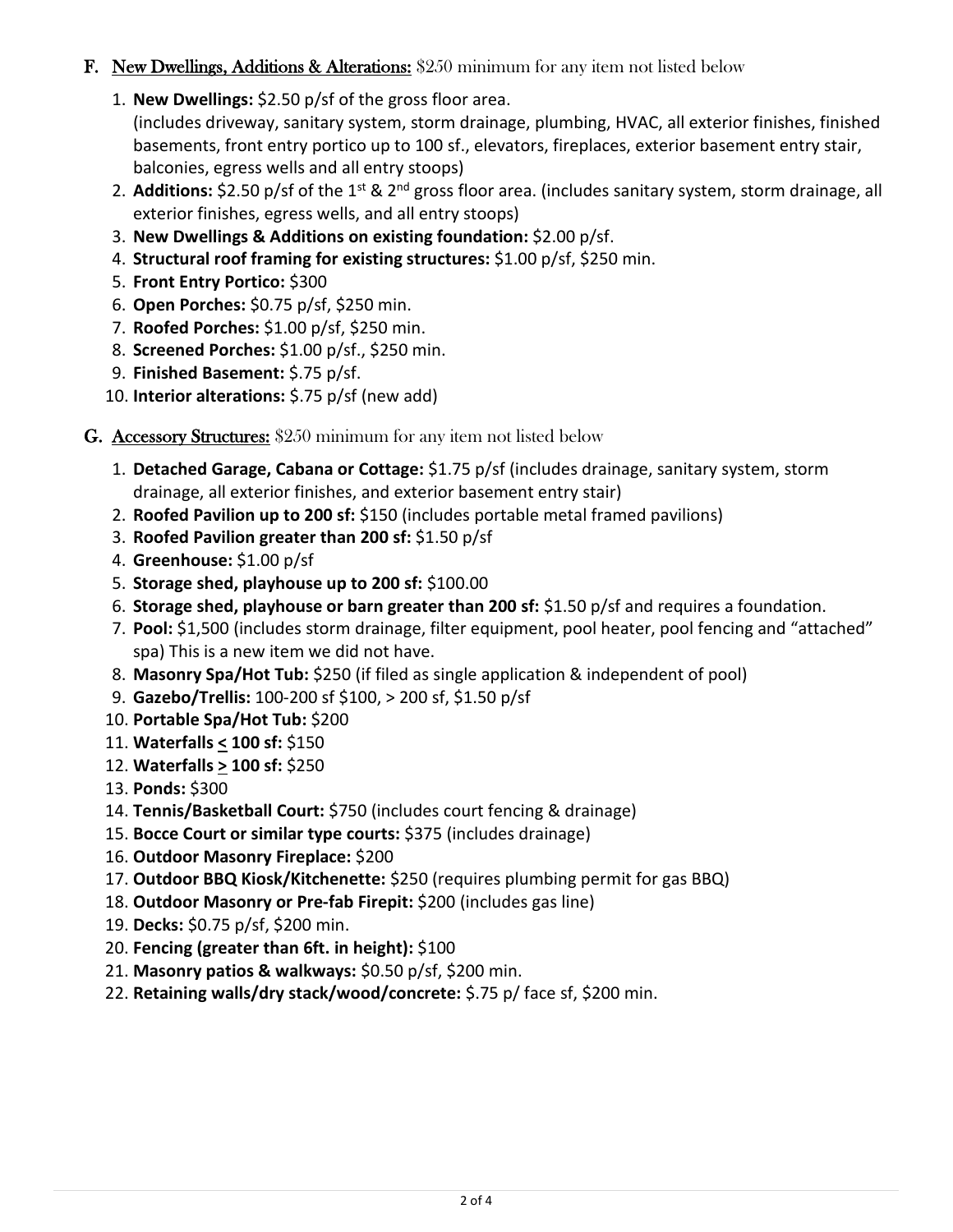#### **H. Miscellaneous: \$250 minimum for any item not listed below**

- 1. **Underground structures:** \$1.00 p/sf
- 2. **Non-Driveway Piers:** \$50 each.
- 3. **Driveway Entry Piers:** \$50 each, \$50 each wing wall.
- 4. **Entry Pier Flanking Walls:** \$1.50/lf
- 5. **Driveway Entry Gates:** \$100 p/pair
- 6. **Driveways less than or equal to 1,500 sf:** \$200
- 7. **Driveways greater than 1,500 sf:** \$400
- 8. **Drywells if filed as single application:** \$100 each
- 9. **Demolition of a dwelling:** \$200 if filed as separate application, \$500 if filed with a new dwelling application.
- 10. **Demolition of an accessory structure:** \$100 up to 200 sf, \$200 for 201 sf or greater if filed as separate application. \$100 up to 200 sf & \$150 for 201 sf or greater if filed with a new accessory application.
- 11. **Interior Masonry & Prefab Fireplaces:** \$100 each
- 12. **Elevator:** \$200
- 13. **Exterior Basement Entry** (bilco type or masonry stair): \$250
- 14. **Egress Wells:** \$100 ea.
- 15. **Solar Panels:** \$250 (includes battery back-up)
- 16. **Vehicle battery charging system:** \$200
- 17. **Solar Panel Battery Back-up:** \$150 (if filed separately)
- 18. **Geothermal:** \$500
- 19. **Seawalls & Bulkheads:** Based on cost of construction Min. \$500
- 20. **Certificate of Occupancy/Completion:** \$100
- 21. **Copies of documents:** \$0.25 per page, surveys/plans larger than 11x17, shall be the actual cost of reproduction from an outside printing company, with a \$10 minimum charge.

#### I. Plumbing:

- 1. **Addition Alterations & Accessory Structures:** \$250 (includes all new interior appliances & fixtures, does not include new propane tanks) or \$30 ea.
- 2. **New Dwellings:** NO PLUMBING FEE, included with building permit.
- 3. **Oil to gas conversions:** \$200 (includes natural gas and/or propane line connections, boiler & hot water heater)
- 4. **Oil to gas conversions with propane tank/s:** \$200 with 1st tank, \$25 each additional LP tank.
- 5. **Underground propane tanks:** \$200 for 1st tank, \$25 each additional, includes all gas lines from proposed tank/s.
- 6. **Aboveground propane tanks:** \$200 for 1st tank, \$25 each additional, includes all gas lines from proposed tank/s.
- 7. Oil tanks: \$200 for 1<sup>st</sup> tank, \$25 each additional, \$150 if included w/abandonment.
- 8. **Abandon/remove oil or propane tanks:** \$250 for 1st tank, \$25 each additional, \$150 if included with additional utilities, i.e., oil to gas conversions, propane tanks.
- 9. **New oil tanks:** \$150 for 1<sup>st</sup> tank, \$25 each additional, \$100 if included w/abandonment.
- 10. **Generator:** \$200 (includes gas line).
- 11. **Generator with propane tank/s:** \$300 with 1st propane tank, \$25 each additional tank.
- 12. **General Plumbing:** \$200 (for all other plumbing services not listed above)